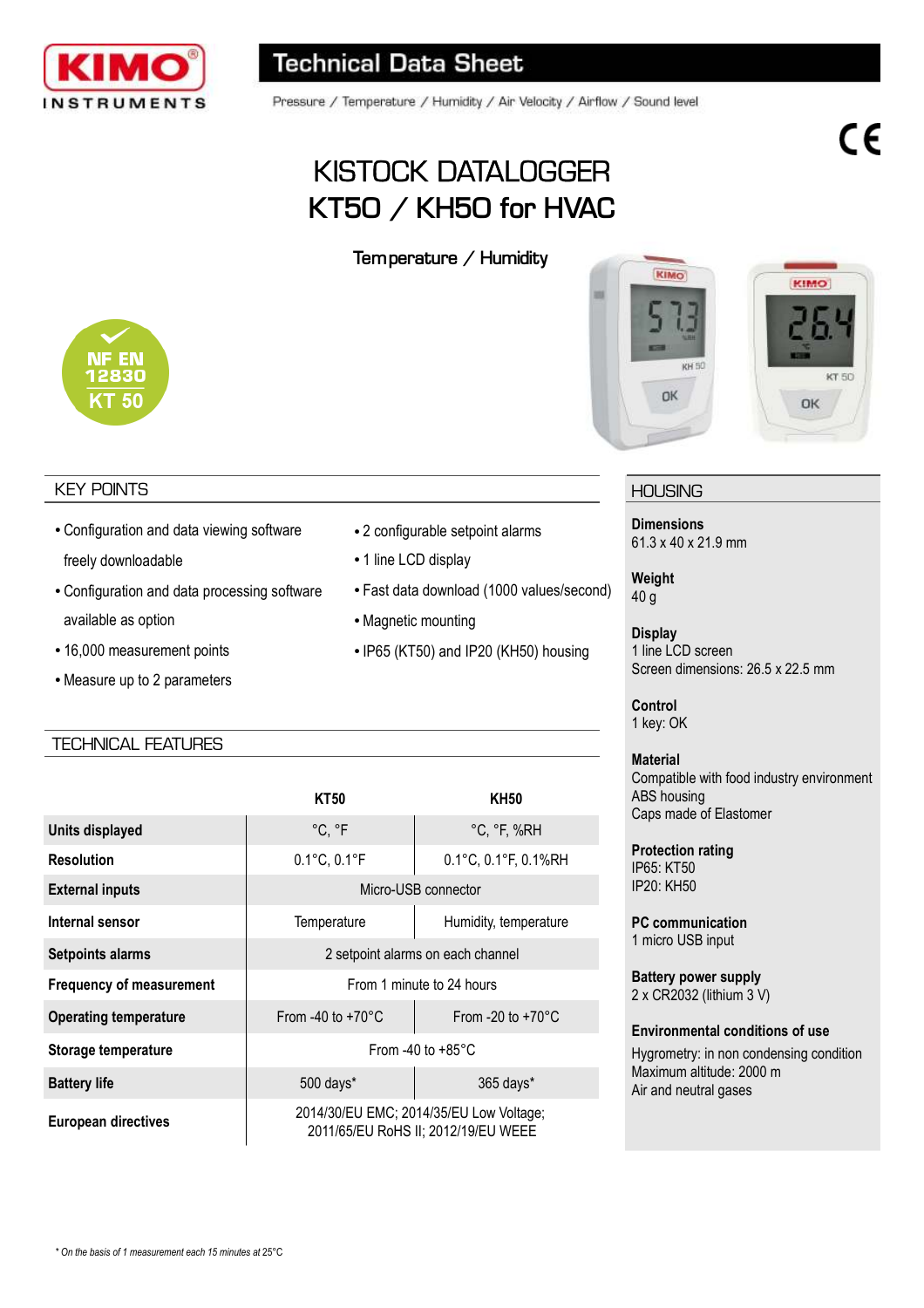#### TECHNICAL FEATURES **KT50**

#### ● **INTERNAL SENSOR**

| Type of sensor        | NTC                                                 |
|-----------------------|-----------------------------------------------------|
| <b>Meauring range</b> | From -40 to $+70^{\circ}$ C                         |
| Accuracy*             | $\pm 0.4$ °C from -20 to 70°C<br>±0.8°C below -20°C |

#### TECHNICAL FEATURES **KH50**

#### ● **THERMO-HYGROMETER**

|                        | <b>Hygrometry</b>                                       | <b>Temperature</b>                                                     |
|------------------------|---------------------------------------------------------|------------------------------------------------------------------------|
| Type of sensor         | Capacitive                                              | NTC                                                                    |
| <b>Measuring range</b> | From 0 to $100\%$ RH                                    | From -20 to $+70^{\circ}$ C                                            |
| Accuracy*              | $±2\%$ RH<br>(from 15°C to 25°C,<br>from 5 to 95% RH)** | $\pm 0.4$ °C from 0 to 50°C<br>$\pm 0.8$ °C below 0°C<br>or above 50°C |

#### **CONNECTIONS**

# KIMO OK Micro-USB connector

PC connection input

*\* All accuracies indicated in this document were stated in laboratory conditions and can be guaranteed for measurements carried out in the same conditions, or carried out with calibration compensation.*

*\*\* Factory calibration uncertainty: ±0.88% HR. Temperature dependence: ±0.04 x (T-20) % HR (if T<15°C or T>25°C)*

#### EN 12830 STANDARD

**KT 50** models dedicated to food industry, meet with requirements of **EN 12830 norm**. This certification is required for transportation, storage and distribution of refrigerated, frozen and deep-frozen food, and ice cream Certification is done by an independent laboratory, **COFRAC** accredited.

#### RECORDER FUNCTIONS

#### **Recording modes**

The KISTOCK allows to record the values measured instantaneously, it records the values according to a predefined interval. On the other hand, it is possible to operate continuously the KISTOCK thanks to a **loop** recording.

#### **3 types of dataset start**

The measurement dataset can be launched :

- With a delayed start (with predefined date and time)
- Wwith the software
- With push-button

#### **6 types of dataset stop**

You can stop your dataset :

- According to a date and time (if it was started the same way)
- According to a recording duration
- According to a predefined number of recording points
- If the storage capacity of the memory is full
- With **"Stop"** option of the software
- By holding **"OK"** key during about 5 seconds, if this function has been previously activated by the software.